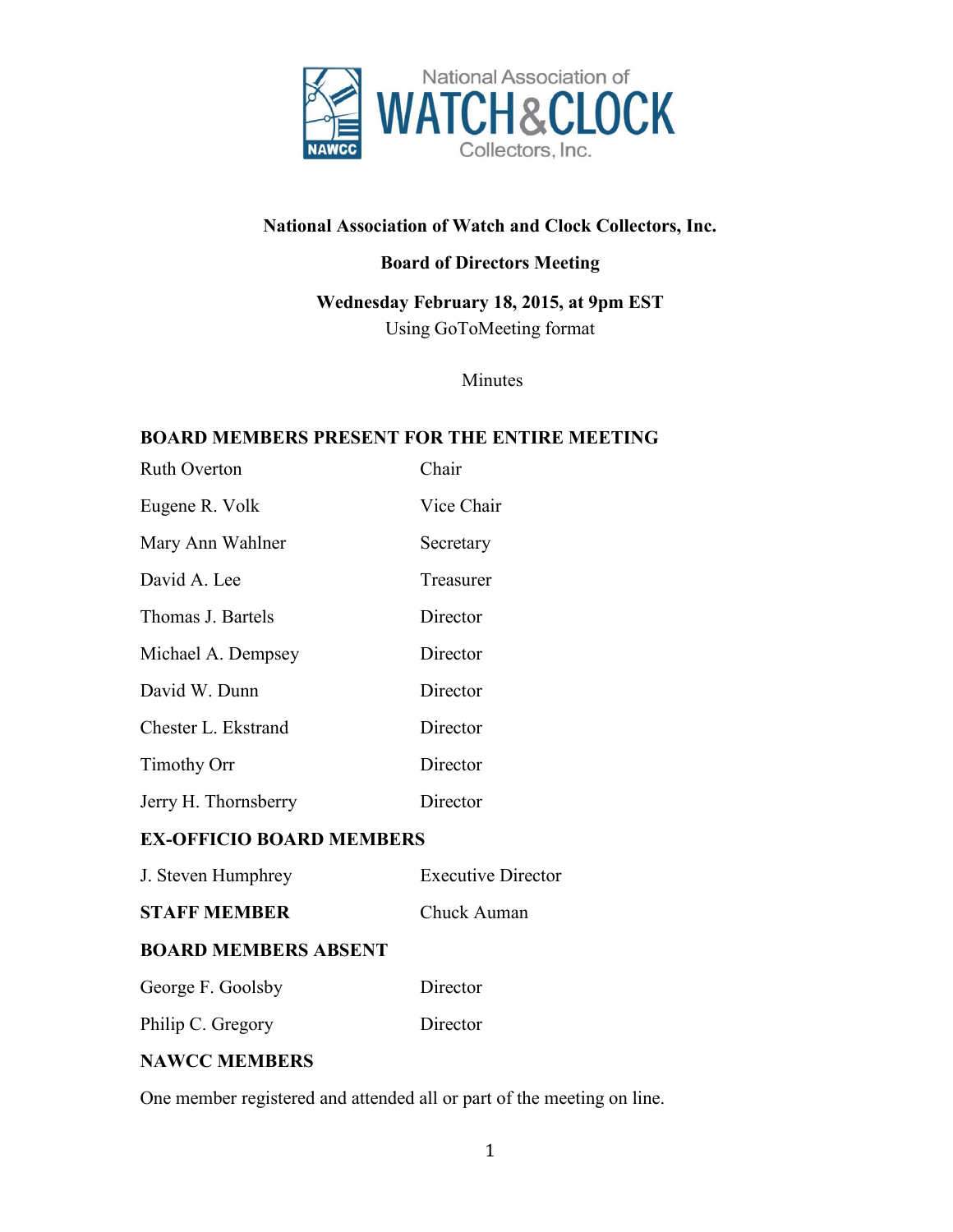### **CALL TO ORDER February 18, 2015**

With a quorum established, Chair Ruth Overton called the meeting of the Board of Directors of the National Association of Watch and Clock Collectors to order at 9:01 pm EST.

Chair Overton made the following announcements:

•All voting will be by roll call.

•Directors wishing to speak must receive permission from the Chair.

•Vice Chairman Volk will assume control of the meeting should the Chair lose connection.

**MOTION:** Made by Secretary Wahlner, seconded by Vice Chair Volk: That the Board approves the agenda, as amended, to include all expected business.

Without objection the **Motion carried**.

**MOTION:** Made by Secretary Wahlner, seconded by Vice Chair Volk: That the Board approve the Minutes of the January 2015 Board Meeting.

**Motion carried**. Voting Yea: Bartels, Dempsey, Dunn, Ekstrand, Lee, Orr, Overton, Thornsberry, Volk, Wahlner. Voting Nay: None: Absent: Goolsby, Gregory.

The following items were reviewed and discussed:

\*The FY2016 budget. Budget will be presented for approval at the March

31, 2015 Board electronic webinar meeting.

\*The six month performance of MGI, the membership marketing firm.

\*The current report on the Endowment Campaign.

\*The financial investment report.

The following **ANNOUNCEMENTS** were made by **CHAIR OVERTON**:

•The next webinar meeting will be held on Tuesday, March 31, 2015 T 9 PM EDT.

•A tentative date of April 15, 2015 at 9 PM EDT for a Board webinar meeting for approval of appointed Board Directors.

**MOTION:** Made by Made by Secretary Wahlner, seconded by Vice Chair Volk: That the meeting be adjourned.

Without objection the meeting was adjourned at 10:35 EST.

Minutes approved March 31,2015

Mary Ann Wahlner NAWCC Secretary